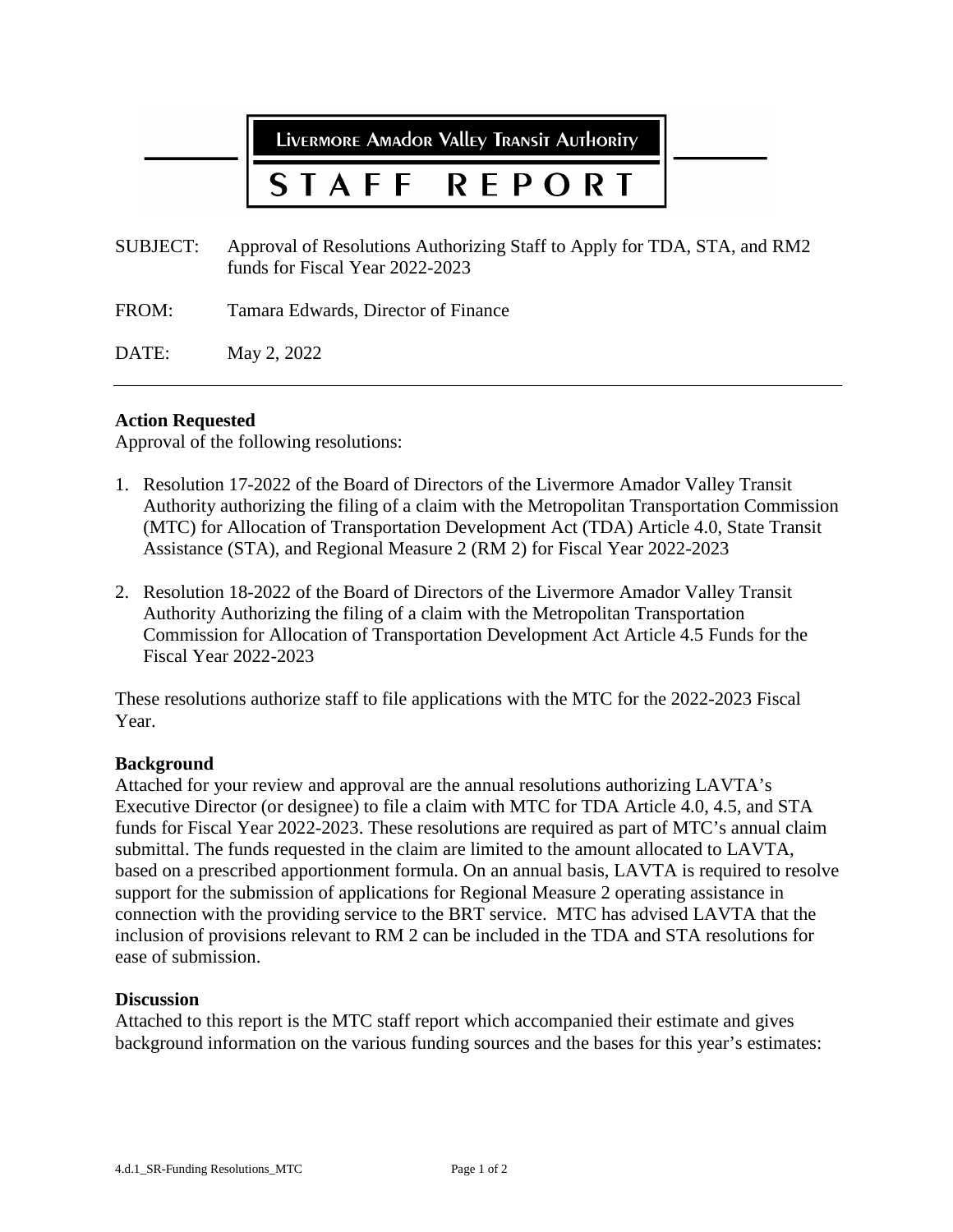## **Budget Considerations**

The next step will be to prepare a detailed capital and operating budget within the available revenues.

#### **Recommendation**

The Finance and Administration Committee recommends that the Board of Directors approve the attached resolutions authorizing the filing of a claim with MTC for Allocation of TDA Article 4.0, 4.5, STA, and RM2 Funds for Fiscal Year 2022-2023.

Attachments:

- 1. February 23, 2022 Fund Estimate from MTC
- 2. Resolution 17-2022 MTC for Allocation of Transportation Development Act Article 4.0
- 3. Resolution 18-2022 MTC for Allocation of Transportation Development Act Article 4.5

*Submitted:*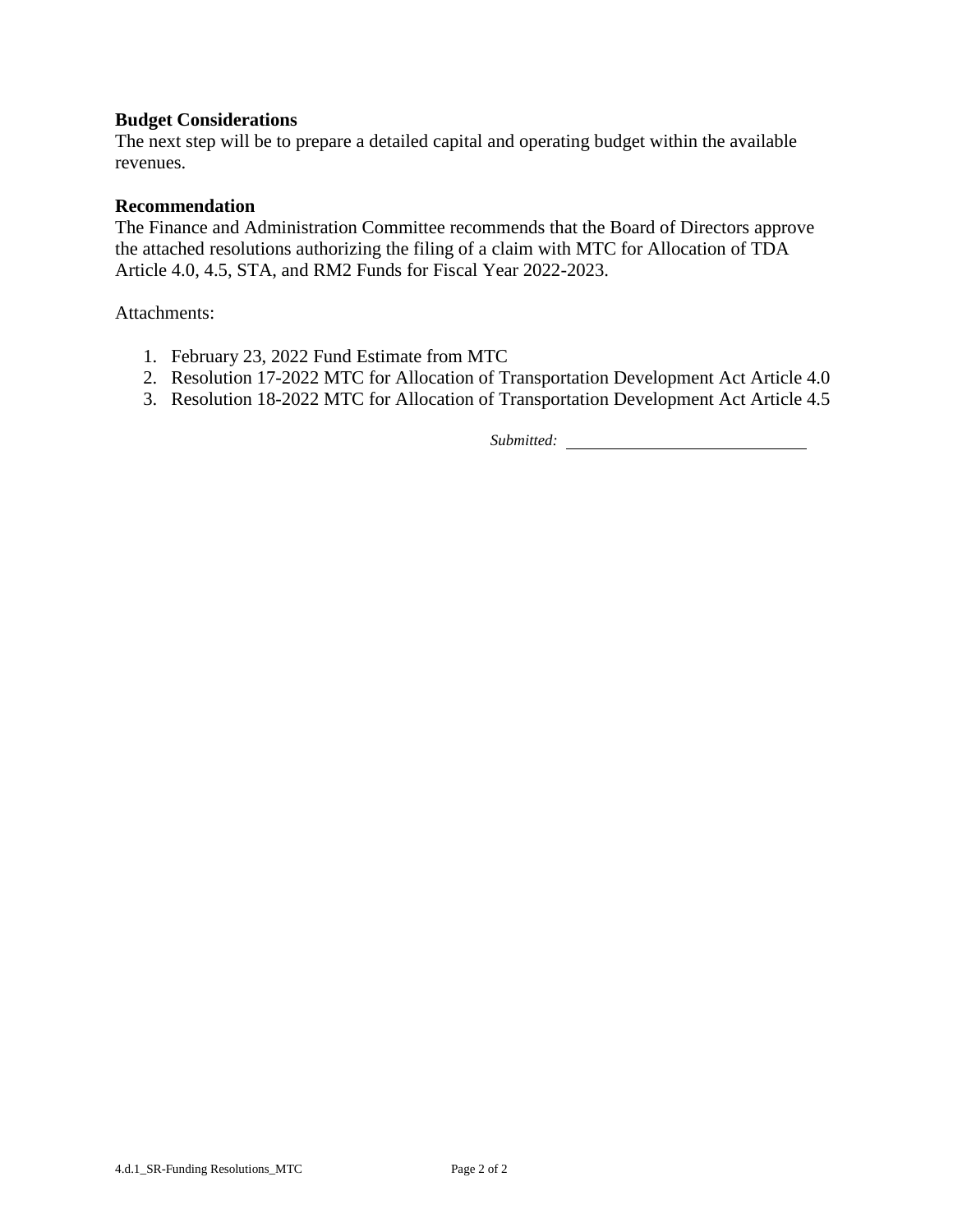#### **RESOLUTION NO. 17-2022**

# **RESOLUTION OF THE BOARD OF DIRECTORS OF THE LIVERMORE AMADOR VALLEY TRANSIT AUTHORITY AUTHORIZING THE FILING OF A CLAIM WITH THE METROPOLITAN TRANSPORTATION COMMISSION FOR ALLOCATION OF TRANSPORTATION DEVELOPMENT ACT ARTICLE 4.0, STATE TRANSIT ASSISTANCE AND REGIONAL MEASURE 2 FUNDS FOR FISCAL YEAR 2022-2023**

**WHEREAS,** the Transportation Development Act (TDA), (Pub. Utilities Code 992200 et. seq. provides for the disbursement of funds from the Local Transportation Fund of the County of Alameda for use by eligible claimants for the purpose of providing local transit service in the cities of Dublin, Livermore and Pleasanton; and

**WHEREAS**, pursuant to the provisions of the TDA, and pursuant to the applicable rules and regulations thereunder (21 Cal Adm. Code 660 et. seq.), a prospective claimant wishing to receive an allocation from the Local Transportation Funds shall file its claim with the Metropolitan Transportation Commission; and

**WHEREAS**, the State Transit Assistance (STA) fund is created pursuant to Public Utilities Code 99310 (et. seq.); and

**WHEREAS**, the STA fund makes funds available pursuant to Public Utilities Code 99313.6 for allocation to eligible applicants to support approved transit projects; and

**WHEREAS**, the Livermore Amador Valley Transit Authority is an eligible claimant for TDA and STA funds pursuant to PUC Section 99260 and Article 4 funds pursuant to PUC Section 99260A, as attested by the Livermore Amador Valley Authority's opinion of counsel dated March 29, 2022; and

**WHEREAS**, TDA funds from the Local Transport Fund of Alameda County and STA funds will be required by claimant in Fiscal Year 2022-2023 for transit service;

**WHEREAS**, LAVTA is an eligible sponsor of transportation project(s) in Regional Measure 2, Regional Traffic Relief Plan funds; and

**NOW, THEREFORE, BE IT RESOLVED** by the Board of Directors as follows:

- 1. That the Executive Director or his designee is authorized to execute and file an appropriate TDA/STA claim together with all necessary supporting documents, with the Metropolitan Transportation Commission for allocation of TDA/STA funds in Fiscal Year 2022-2023; and be it further resolved
- 2. That a copy of this Resolution be transmitted to the Metropolitan Transportation Commission in conjunction with the filing of the claim; and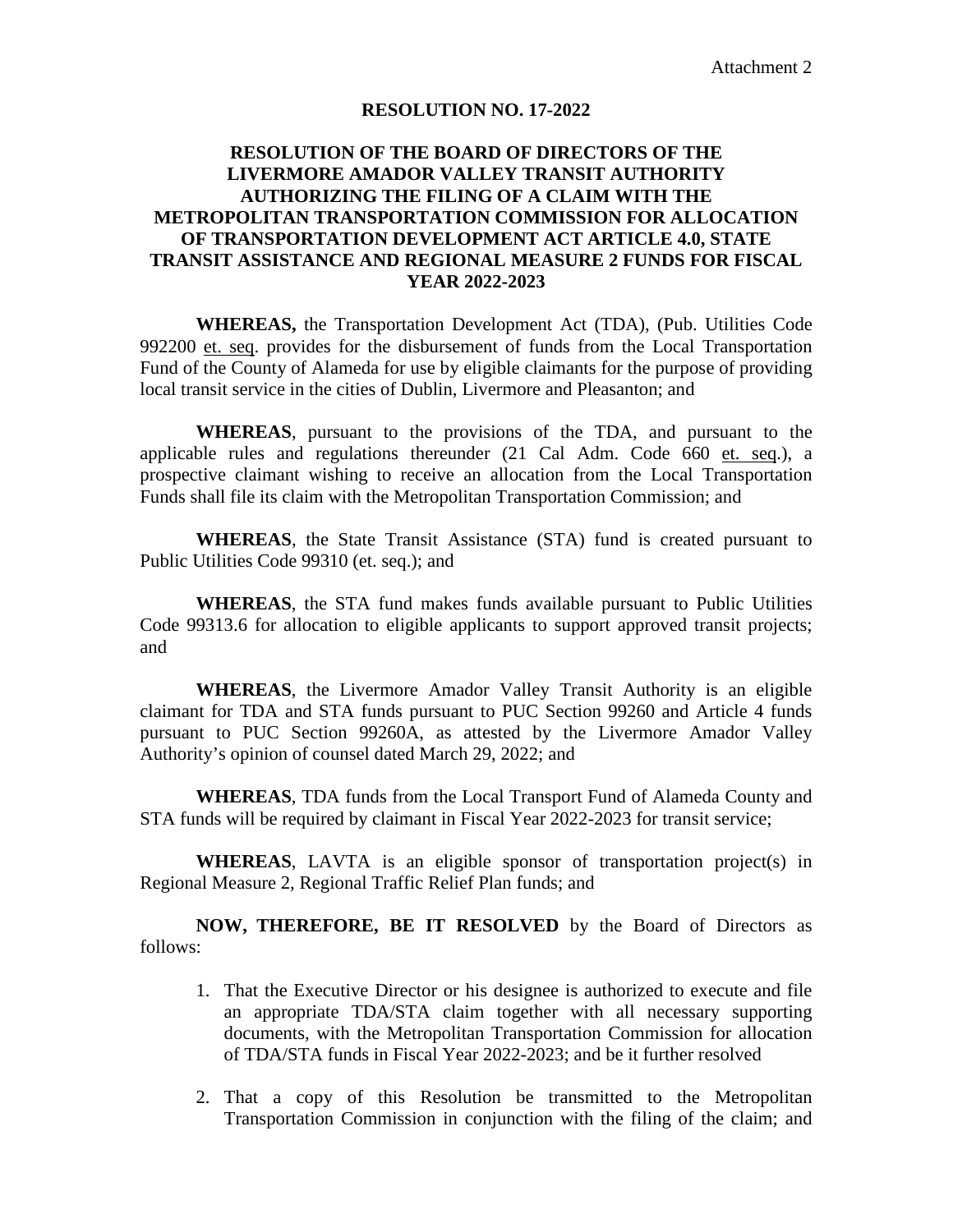the Metropolitan Transportation Commission be requested to grant the allocation of funds as specified herein; and be it further resolved

- 3. That LAVTA, and its agents shall comply with the provisions of the Metropolitan Transportation Commission's, "Regional Measure 2 Regional Traffic Relief Plan Policies and Procedures," (MTC Resolution No. 3636, Amended April 28, 2010); and be it further resolved
- 4. That LAVTA certifies that the project is consistent with the Regional Transportation Plan (RTP) and is in compliance with the requirements of the California Environmental Quality Act (Public Resources Code Section 2l000 et seq.); and be it further resolved
- 5. That LAVTA approves the updated Operating Assistance Proposal, attached to this resolution; and be it further resolved
- 6. That LAVTA approves the certification of assurances, attached to this resolution; and be it further resolved
- 7. That there is no pending or threatened litigation which might in any way adversely affect the proposed project, or the ability of LAVTA to deliver such project; and be it further resolved
- 8. That LAVTA indemnifies and holds harmless MTC, its Commissioners, representatives, agents, and employees from and against all claims, injury, suits, demands, liability, losses, damages, and expenses, whether direct or indirect (including any and all costs and expenses in connection therewith), incurred by reason of any act or failure to act of LAVTA, its officers, employees or agents, or subcontractors or any of them in connection with its performance of services under this allocation of RM2 funds; and be it further resolved
- 9. That LAVTA authorizes its Executive Director, or his designee to execute and submit an allocation request for operating or planning costs for Fiscal Year 2021-2022 with MTC for Regional Measure 2 funds, for the project, purposes and amounts included in the project application attached to this resolution; and be it further resolved
- 10. That the Executive Director, or his designee is hereby delegated the authority to make non-substantive changes or minor amendments to the OAP as he/she deems appropriate.

**PASSED AND ADOPTED** this 2nd day of May 2022.

Karla Brown, Chair

# **ATTEST**:

\_\_\_\_\_\_\_\_\_\_\_\_\_\_\_\_\_\_\_\_\_\_\_\_\_\_\_\_\_\_\_\_\_\_\_\_